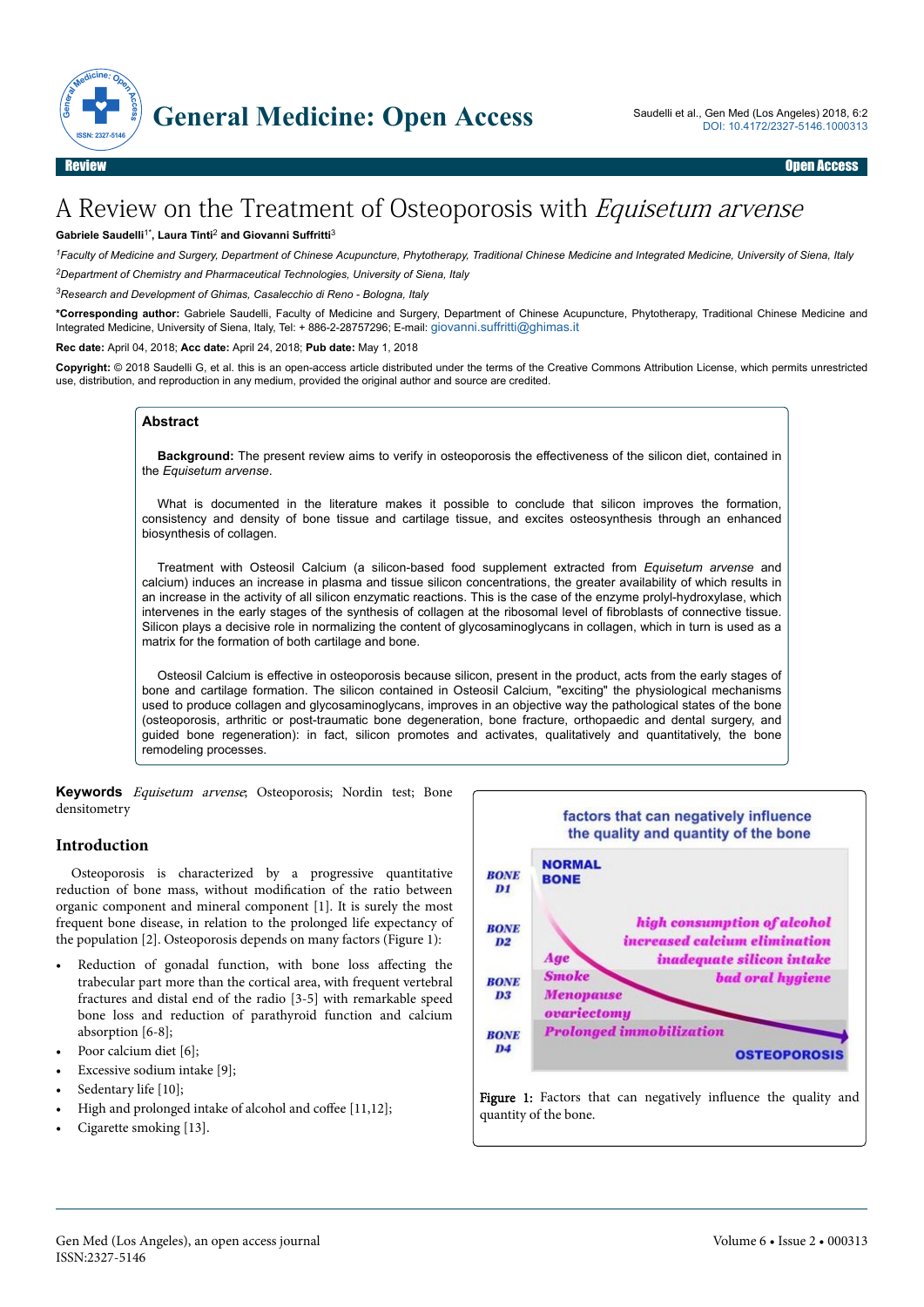## **Literature Review**

Female sex is much more affected than male (with a ratio of 6:1), especially in relation to the decrease in estroprogestinic production typical of menopause [7,8].

The work signed by Silvio Garattini, published on the monthly magazine of the Mario Negri Institute for Pharmacological Research "Menopause: The Risks of Hormone Replacement Therapy", while reiterating the positive effect of hormone therapy on osteoporosis and the troublesome vasomotor symptoms, recalls the attention to the effects of prolonged oestrogen therapy that results in significant risk increase in breast cancer and severe cardiovascular damage [14]. By making the algebraic sum of the risks and benefits, concludes the founder of the Mario Negri Institute, for each year of treatment there are 19 serious additional events per 10.000 treated women.

For a 10-year treatment, this corresponds to 190/10.000, or about 2% of women experience a serious event. Considering that there are tens of millions of women being treated in Europe, the number of serious adverse events becomes very significant. All this entails for the physician a careful assessment of the risks and benefits of hormone therapy and urges him to re-evaluate possible alternatives to drug treatments that are equally relevant to the symptoms of postmenopausal osteoporosis.

Equisetum arvense is said in the traditional East Asian medicine Mu Zei and is believed to be a vital ingredient in the formation of bone and cartilage tissue. As such, Equisetum arvense is still recommended by some oriental doctors to help strengthen the bone and prevent the onset of osteoporosis and is also used in the treatment of some neoplastic forms [15]. It is also described as an ingredient of an herbal formula against HPV, the Papilloma virus. Recent acquisitions on the implications of silicon in bone metabolism and its role in determining the formation and properties of collagen, and consequently cartilage and bone tissue, indicate its possible pathogenetic participation in the decreased availability of silicon within the degenerative osteoarticular processes and as a consequence hypothesize that the use of silicon complementation can be both preventative and curative treatment of osteoarthritis and osteoporosis [16-25].

The role of silicon as an "essential mineral" in the formation and characteristics of collagen has been extensively demonstrated [26-28]. At the molecular level, it was possible to highlight its implication in the synthesis of mucopolysaccharides of articular cartilage and connective tissues.

Mucopolysaccharides are also determinant in bone mineralization ossification starts in fact in the calcification areas with polysaccharide nuclei); the activity of proline-hydroxylase, an enzyme responsible for the synthesis of bone and cartilage collagen, present in the osteoblasts, chondroblasts and fibroblasts microsomes, is silicon-dependent (silicon deficiency is associated with a low content in glycosaminoglycans of collagen) [29]. In bone mineralization sites, Ca/Si ratio dependent silicon concentrations are high in the initial stages of the calcification process (Ca/Si=0.7) and very low in the final stages (Ca/Si=1.7). It has also been shown that bone mineralization is directly proportional to the silicon content of the diet. Нese assumptions are the basis of the action of an intake silicon diet, contained in the Equisetum arvense (rich in silicon in the form of orthosilic acid), whose dry titrated extract is the active ingredient of the dietary/therapeutic product OSTEOSIL Calcium® (Ghimas SpA, Casalecchio di Reno-Bologna, Italy) also containing, at the indicated dose, one third of the daily calcium dose recommended by the WHO.

Since 1960, Carlisle demonstrated that silicon plays a key role in bone calcification mechanisms in chick and rat, highlighting both the correlations between diet silicon content, collagen biosynthesis and bone mineralization, as well as close relationships between silicon and calcium in ossification processes [30-35]. Subsequent scientific papers confirmed these data [17,19,28,36].

These experimental trials also indicate that silicon plays a crucial role in normalizing the glycosaminoglycan content in collagen. Нe collagen thus formed is itself used as a matrix for the formation of the connective tissue of cartilage and bone. As confirmation of the indispensable action of silicon, the early stages of collagen synthesis are conditioned by the activity of the prolyl-hydroxylase enzyme, which is silicon-dependent [27,30,37]. Its presence, therefore, ensures a normal and physiological synthesis of both cartilage and bone tissue.

Equisetum arvense, in addition to its catalytic activity on prolylhydroxylase enzyme, seems to have a negative effect on human osteoclastogenesis, which is in line with its alleged beneficial role in pathophysiological conditions associated with greater osteoclastic activity and may suggest a potential useful for treatment with bone regeneration strategies [35].

This information has found experimental confirmation in a controlled study that describes the effects of dry extract of Equisetum arvense, which contains a special form of oral silicon active on the growth of teeth and bones long in the rat: the addition to the normal diet of titrated extract of Equisetum arvense (active component of Osteosil Calcium) has resulted in a marked improvement both in length and length of bones, with greater bone density and compactness [38].

## **Discussion**

In the 1990s it was confirmed the mineralizing action in the prevention and treatment of osteoporosis, together with improvements in joint pain that accompany osteoporosis in all the treated patients [30,40]. Gründemann et al. [41] indicate, however, that the extract of Equisetum arvense interferes with the poly-functionality of immunecompetent cells, thus providing an anti-inflammatory mode-of-action. T cell proliferation, in fact, was inhibited dose dependently by Equisetum without induction of apoptosis or necrosis. This effect was mediated by inhibition of lymphocyte activation, specifically by diminishing CD69 and IL-2 surface receptor expression and intracellular IL-2 production. Furthermore, treatment with Equisetum arvense inhibited effector functions, as indicated by reduced production of IFN-γ and TNF-α.

The study by Mattioli-Belmonte et al. [42] documented the efficacy of Osteosil Calcium in vitro in improving the vitality and metabolic function of osteoblasts.

The morphological SEM evaluation of the culture of an osteoblastic MG63 cell line showed as with a 2.5 μg/ml concentration of Osteosil Calcium, cells form a "carpet" diffused across the culture plate.

At the 5 μg/ml concentration of Osteosil Calcium this carpet appears more homogeneous with greater adhesion to the substrate. In cell cultures treated with 10 μg/ml concentration of Osteosil Calcium, cellular morphology expresses a state of correct metabolic activity (good anchorage to the substrate, no apparent degenerative necrotic aspects). Blood concentrations of between 2.5 to 10 μg/ml, achieved by the recommended dosage of Osteosil Calcium, are therefore the optimal treatment for a balanced supply of silicon and calcium even for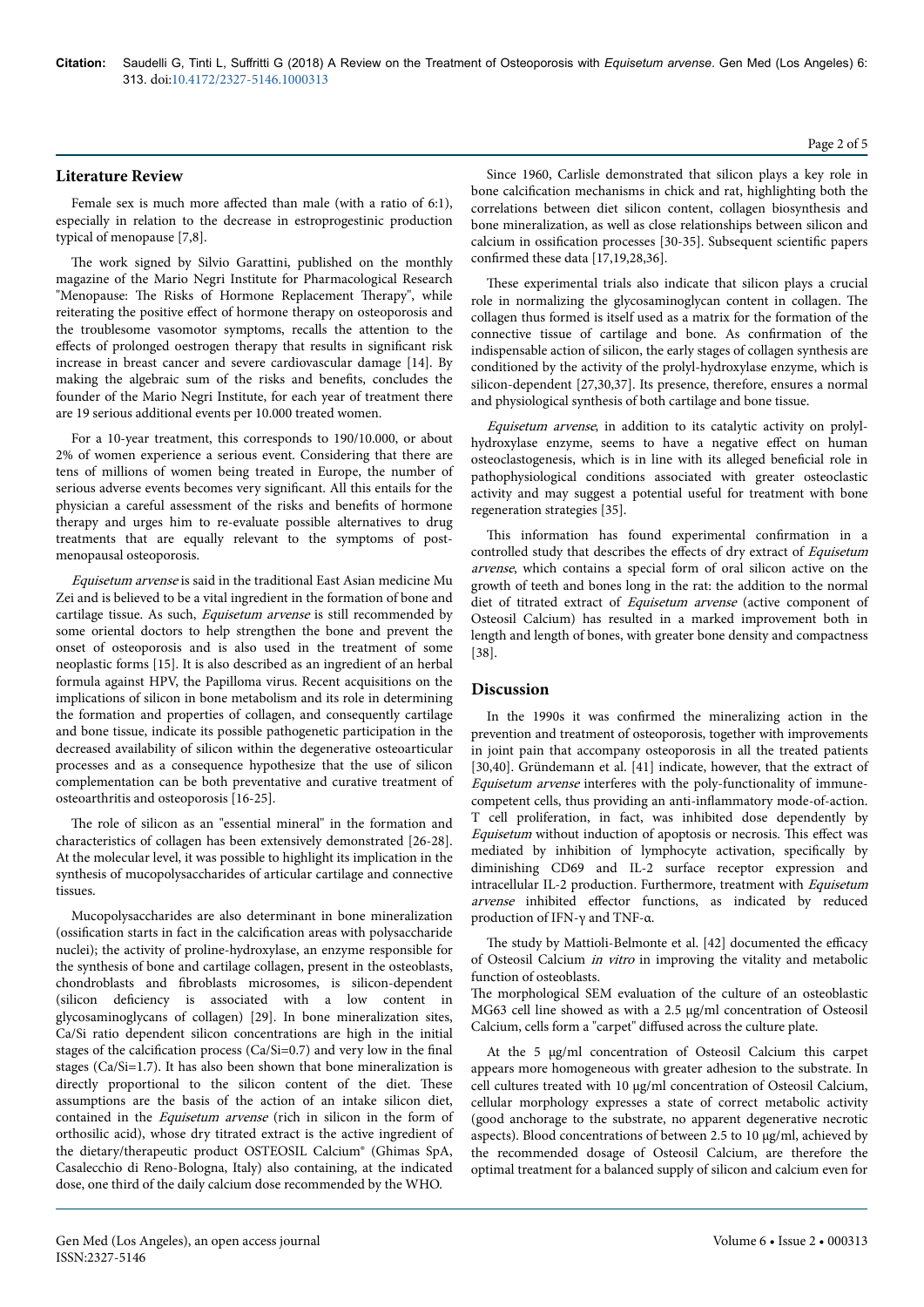prolonged administration periods. Нe EDAX micro-analytical analysis confirms that silicon and calcium administered with Osteosil Calcium are utilized by osteoblasts in their metabolism for bone production. Bessa Pereira et al. [24] confirmed these data.

The graduation thesis of Laura Tinti [43] discussed with prof. Gabriele Saudelli, 2nd level Master in Phytotherapy, University of Siena (Italy), attempted to quantify the effective dose to obtain bone and cartilage growth by measuring nitric oxide (NO), such as oxidative stress capable of inhibiting the regrowth of chondrocytes and osteoblasts in human cells grown in vitro. Нe study evaluated whether the amount of NO released by chondrocytes stimulated with proinflammatory cytokine IL1 $\beta$  exogenous could be reduced by treatment with Equisetum arvense, since experiments conducted in vitro have proved its action as a scavenger of free radicals, including also NO [44-46]. In the cells that underwent IL1β stimulation, a decrease in the NO levels induced by the pro-inflammatory cytokine was observed at both Equisetum arvense concentrations tested (200 μg/ml and 100 μg/ ml), despite the concentration 100 μg/ml is more effective, reporting the amount of NO released at baseline levels (Figure 2).



Figure 2: Quantification of the nitroxide released by chondrocytes treated with various concentrations of hydroalcoholic extract of Equisetum arvense (200 μg/ml and 100 μg/ml) with and without addition of IL1β (1 ng/ml).

For a more complete view of the mechanism of action underlying the reduction of NO levels released by chondrocytes, the gene expression of iNOS (Nitric Oxide Synthase Inhibitor) was investigated. After analysis of the data obtained from the cell viability assay and the Griess assay, we decided to exclude from the analysis the treatment at the concentration of 400 μg/ml, which showed cytotoxicity, and the treatment with Equisetum arvense powder that showed an increase of NO released compared to chondrocytes in baseline conditions.

After a careful analysis of the data obtained from the quantification of NO release by chondrocytes stimulated with the pro-inflammator\ cytokine IL1β and pre-treated with hydroalcoholic extract of Equisetum arvense, we can conclude that the concentration 100 μg/ml showed a good efficacy in counteracting the increase in NO levels induced by the cytokine IL1β.

In support of the data obtained from the Griess assay we have obtained encouraging results regarding the gene expression of the enzyme responsible for the release of NO at high levels i.e., iNOS. Нe

gene expression of this enzyme is overexpressed in chondrocytes stimulated with IL1β (also from literature data); this condition can be counteracted by treatment with Equisetum arvense.

Нerefore, although further studies are necessary, we can conclude that the Equisetum arvense in addition to stimulating the enzyme prolyl hydroxylase with its high silicon content, which increases the production of collagen and glycosaminoglycans, may have another beneficial effect on osteoarticular disease, reducing precisely the synthesis and release of nitric oxide by osteoarticular chondrocytes, leading to an improvement of the disease.

The study by Corletto [47] showed that treatment with Osteosil Calcium was well tolerated by all patients observed and confirmed active on calcium loss rate after 40 days of therapy, bringing this phenomenon to values close to those considered normal for the age range of patients considered.

This datum assumes great importance since only fast-loser patients were admitted to the study, showing a loss of calcium higher than 2.7% per annum at the Nordin test.

The variation of the patients treated with Equisetum e.s.t. indicates a marked improvement in control after 40 days (P<0.001), which increases slightly to the final control. In patients treated first with Placebo, then with *Equisetum* e.s.t. a significantly positive decrease was observed only at the control after 80 days (P<0.001), while in the first treatment period no changes were noted. Нere are no notable changes in the control patients who took placebo.

Patients treated with Osteosil Calcium showed a marked improvement in control after 40 days (P<0.001), which increased further to the final control (P<0.05) (Figure 3).



The variations of the Nordin test therefore indicate that Placebo treatment is not active; instead, the subsequent administration of Equisetum e.s.t. patients initially treated with Placebo induced the same changes observed in the group of subjects treated with the active substance; treatment with *Equisetum* e.s.t. and with Osteosil Calcium has transformed all fast-loser patients into borderline patients, reducing calcium loss and thus improving bone metabolism.

Total body bone densitometry also shows, in the year of observation, a significant bone mass recovery (approximately 2.3%) at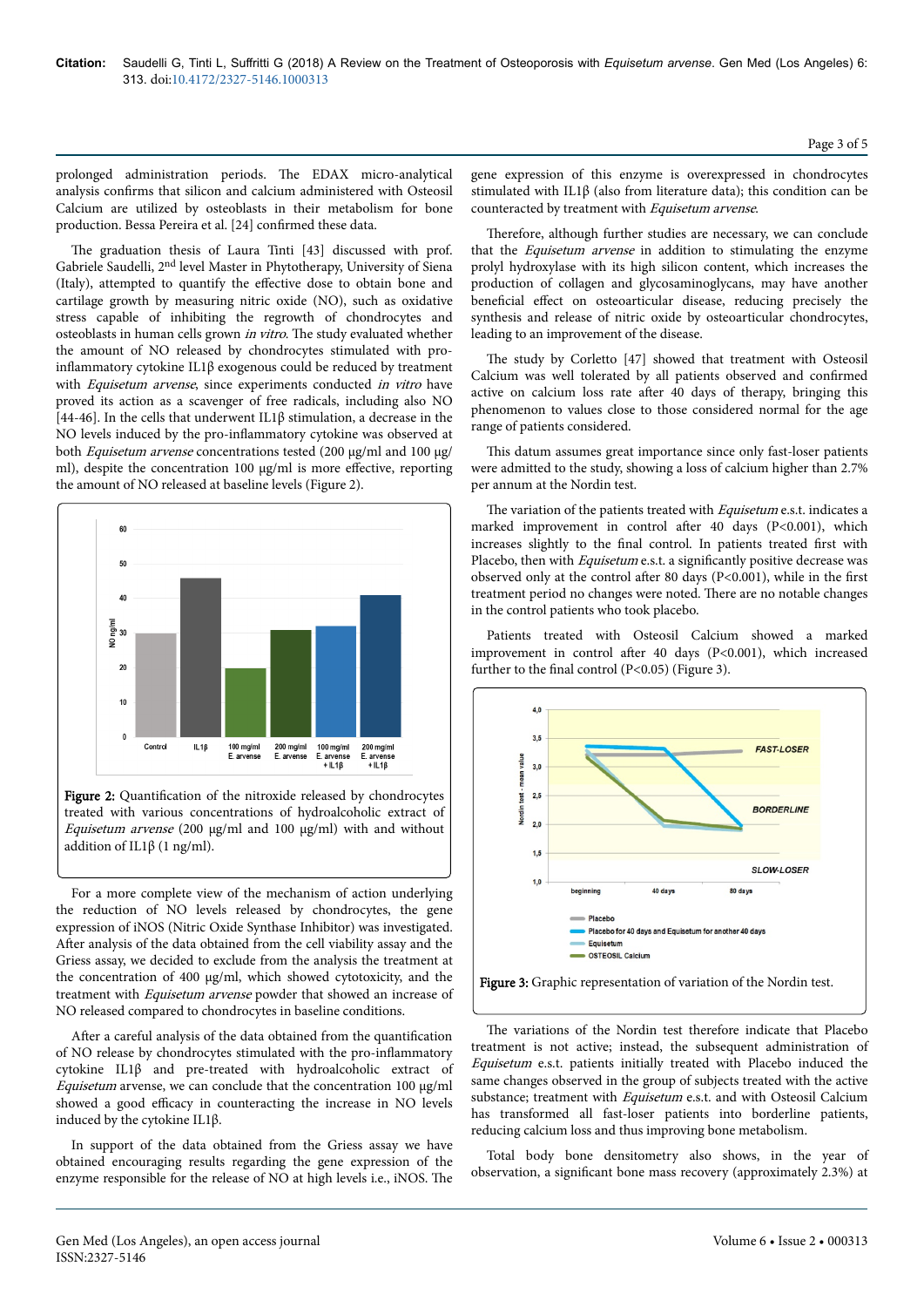#### Page 4 of 5

the vertebral level; in untreated patients, however, the decrease in bone density has continued steadily (Figure 4).



Figure 4: Graphic representation of the variation of the total body bone densitometry. Compared to untreated fast-loser controls (placebo), which tend to decrease bone density, Osteosil Calcium and Equisetum after a year of therapy induce an increase in bone mass at vertebral level of 2.3%.

The most frequent and easiest to find objectively from a clinical point of view, as in the previous study, was the decrease in osteoarthritic pain. Нe increase in bone density is confirmed by the improvement of the Nordin test, which demonstrates the reduction of osteoclastic activity and the positive increase in osteoblastic activity.

We report the following Case report that is truly emblematic: A 70 year-old patient was observed for osteoporosis with T-Score of -3.30 at the computerized bone mineralometry performed on the L2-L4 lumbar spine. Treatment with Osteosil Calcium is started at the dosage of two tablets a day, taken daily for one year until the next densitometry. This was done with the same device used previously. The result is -1.8 (same lumbar segment). Two years later the densitometry was repeated (same machine, same operator), this time by total body technique. Нe T-score was further raised up to -0.7. Нroughout this period, treatment with Osteosil Calcium continued, continuing with the daily dose of two tablets taken during the main meal.

In the course of osteoporosis, the fall of the blood silicon is earlier and more pronounced than that of other minerals (calcium, phosphorus, fluorine and magnesium) involved in the calcification process of the bones [5,29]. Нe high content of silicon in Osteosil Calcium seems therefore to be the main cause of therapeutic action, which has transformed all of the fast-loser patients in borderline patients.

It should be emphasized, however, that the best trend in Osteosil Calcium treated patients indicates that supplementation of calcium therapy in WHO recommended doses is undoubtedly a better condition for bone metabolism, with a more effective bone mass increase. Нe calcium intake through Osteosil Calcium, in fact, proves to be able to supplement the calcium intake normally taken with the diet, thus optimizing the action of Equisetum arvense.

This leads to the conclusion that silicon in Osteosil Calcium improves the formation, consistency and density of bone tissue and cartilage tissue, stimulating osteosynthesis through enhanced collagen biosynthesis [47-50]. Нe treatment with Osteosil Calcium induces an increase in plasma and tissue concentrations of silicon, whose increased availability translates into an increase in the activity of all silicon-dependent enzymatic reactions. Нis is the case of the enzyme prolyl-hydroxylase, which intervenes just in the early stages of collagen synthesis at the level of ribosomal connective tissue fibroblasts. Silicon plays a decisive role in normalizing the glycosaminoglycan content in collagen, collagen that is in turn used as a matrix for the formation of both cartilage and bone [27,37,51,52].

# **Conclusion**

Osteosil Calcium can therefore be used to treat osteoporosis without side effects at doses of 2 tablets/day for 45 days followed by 15 days of suspension for 3-4 cycles per year. Silicon, present in the product, is effective in osteoporosis because it acts since the early stages of bone and cartilage formation. Silicon, "exciting" the physiological mechanisms involved in the production of collagen and glycosaminoglycans, objectively improves bone pathologies (osteoporosis, osteoarthritis or post-traumatic bone degeneration, bone fracture, orthopaedic and dental surgery, and guided bone regeneration): silicon, in fact, promotes and activates, qualitatively and quantitatively, bone remodeling processes.

# **Conflicts of Interest**

The authors declare no conflicts of interest related to this study.

# **References**

- 1. [Consensus Development Conference \(1991\) Prophylaxis and treatment of](https://doi.org/10.1016/0002-9343(91)90512-V) [osteoporosis. Am J Med 90: 107-110.](https://doi.org/10.1016/0002-9343(91)90512-V)
- 2. Stevenson JC (1988) Osteoporosis: Pathogenesis and risk factors. Baillieres Clin Endocrinol Metab 2: 87-101.
- 3. [Riggs BL, Melton LJ \(1990\) Clinical heterogeneity of involutional](https://doi.org/10.1210/jcem-70-5-1229) [osteoporosis: Implications for preventive therapy. J Clin Endocrinol](https://doi.org/10.1210/jcem-70-5-1229) [Metab 70: 1229-1232.](https://doi.org/10.1210/jcem-70-5-1229)
- [Jackson RD, Mazzaferri EL \(1997\) Forestalling fracture in osteoporosis:](https://doi.org/10.1080/21548331.1997.11443424) [Case commentary. Hosp Pract 32: 77-108.](https://doi.org/10.1080/21548331.1997.11443424)
- 5. Auquier P, Manuel C, Molines C (1997) Risk factors for post-menopausal osteoporosis. Review of the literature 1990-1995. Rev Epidemiol Sante Publique 45: 328-342.
- 6. Rec Lab RR (1978) Menopausal changes in bone remodeling. J Lab Clin Med 92: 964-970.
- 7. Gasbarrini G, Armor GR, Di Sario A (1992) Osteoporosis for the practical doctor.
- 8. MacLennan A (1997) Osteoporosis: Menopause and beyond. Australian family physician 26: 123-125.
- 9. Breslau NA, Mcguire JL, Zerwekh JE, Pak CY (1982) The role of dietary sodium on renal excretion and intestinal absorption of calcium and on vitamin D metabolism. J Clin Endocrinol Metab 55: 369-373.
- 10. Anonymous (1983) Immobilization and bone. Calcif Tissue Int 35: 265-267.
- 11. Spencer H, Rubio N, Rubio E (1986) Chronic alcoholism. Frequently over-looked cause of osteoporosis in men. Am J Med 80: 393-397.
- 12. Heaney RP (1987) The role of nutrition in prevention and management of osteoporosis. Clin Obstet Gynecol 50: 833-846.
- 13. [Jensen J, Christiansen C, Rødbro P \(1985\) Cigarette smoking, serum](https://dx.doi.org/10.1056/NEJM198510173131602) [estrogens and bone loss during hormone-replacement therapy early](https://dx.doi.org/10.1056/NEJM198510173131602) after [menopause. N Engl J Med 313: 973-975.](https://dx.doi.org/10.1056/NEJM198510173131602)